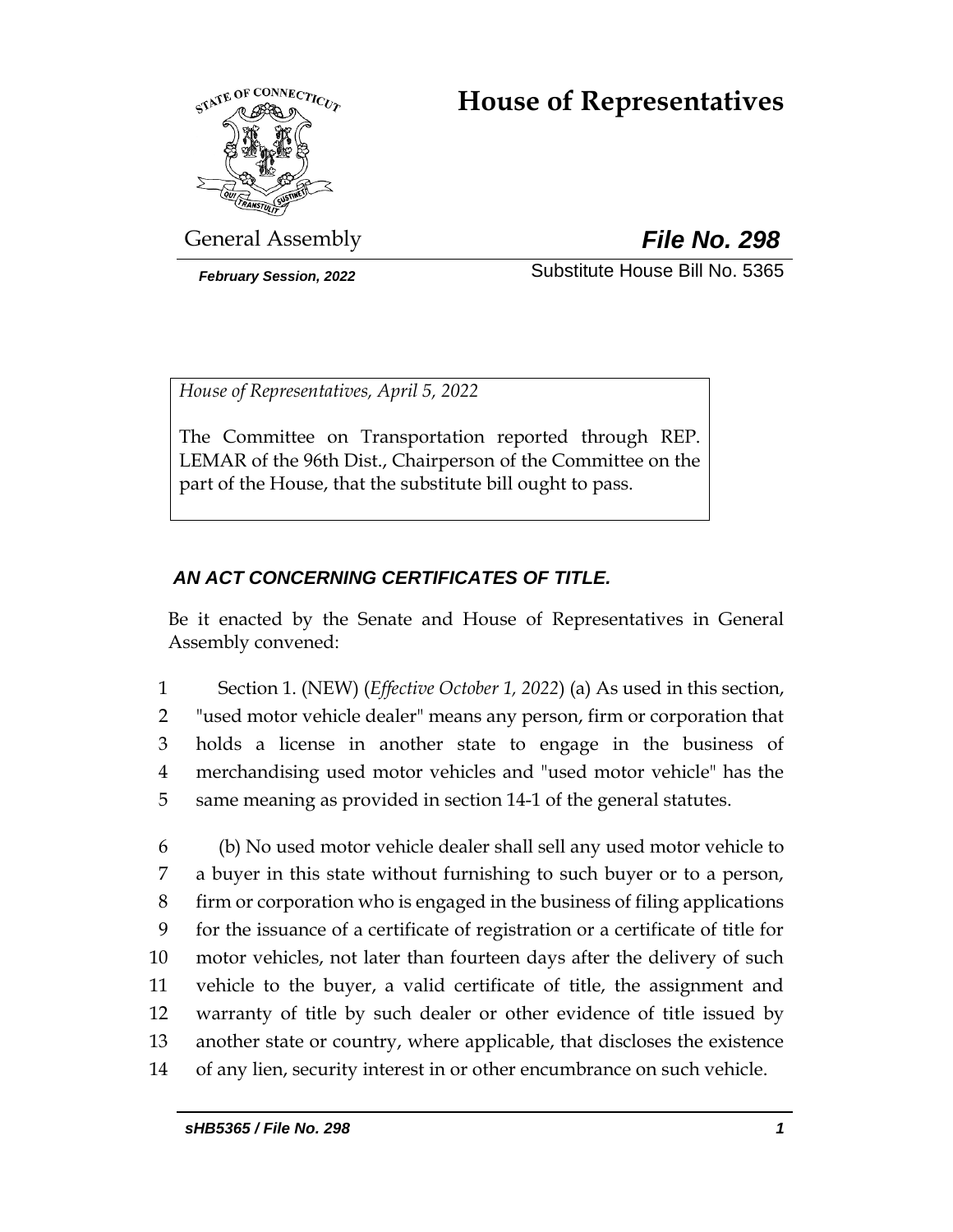(c) Any used motor vehicle dealer who violates any provision of this section shall be fined not more than one thousand dollars.

 Sec. 2. Section 14-65k of the general statutes is repealed and the following is substituted in lieu thereof (*Effective October 1, 2022*):

 (a) The Commissioner of Motor Vehicles may conduct investigations and hold hearings on any matter under the provisions of sections 14-51 to 14-65j, inclusive, **[**and**]** section 14-65*l* and section 1 of this act. The commissioner may issue subpoenas, administer oaths, compel testimony and order the production of books, records and documents. If any person refuses to appear, to testify or to produce any book, record, paper or document when so ordered, upon application of the commissioner, a judge of the Superior Court may make such order as may be appropriate to aid in the enforcement of this section.

 (b) The Attorney General, at the request of the commissioner, is authorized to apply in the name of the state of Connecticut to the Superior Court for an order temporarily or permanently restraining and enjoining any person from violating any provision of sections 14-51 to 14-65j, inclusive, **[**and**]** section 14-65*l* and section 1 of this act.

 Sec. 3. (NEW) (*Effective from passage*) The Commissioner of Motor Vehicles may enter into an agreement or agreements with one or more qualified independent contractors to implement the use of electronic certificates of title in the state.

| This act shall take effect as follows and shall amend the following |                     |             |  |  |
|---------------------------------------------------------------------|---------------------|-------------|--|--|
| sections:                                                           |                     |             |  |  |
|                                                                     |                     |             |  |  |
| Section 1                                                           | October 1, 2022     | New section |  |  |
| Sec. 2                                                              | October 1, 2022     | $14-65k$    |  |  |
| Sec. 3                                                              | <i>from passage</i> | New section |  |  |

## *Statement of Legislative Commissioners:*

In Section 1, Subsec. designator (c) was added for consistency with standard drafting conventions.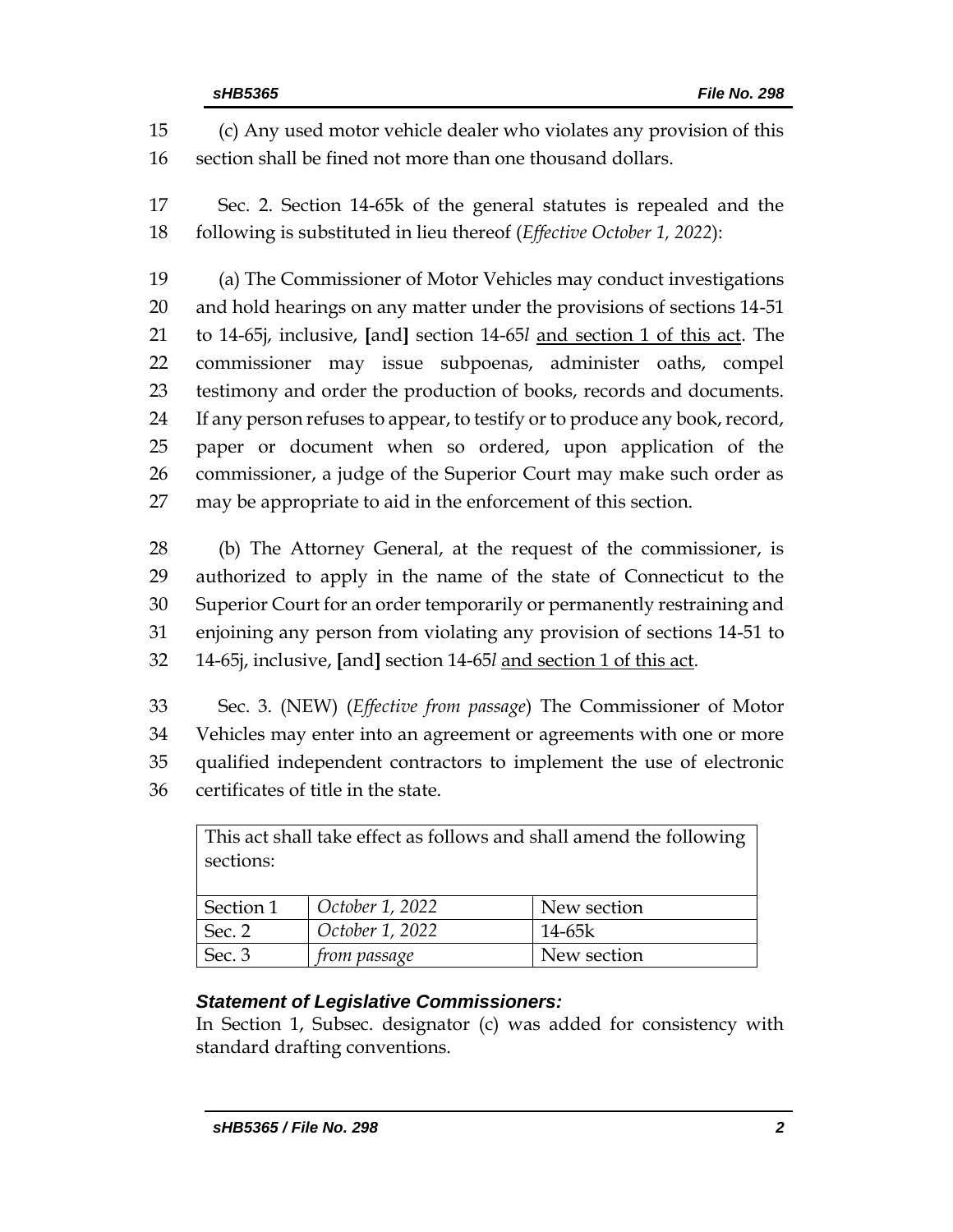*TRA Joint Favorable Subst.*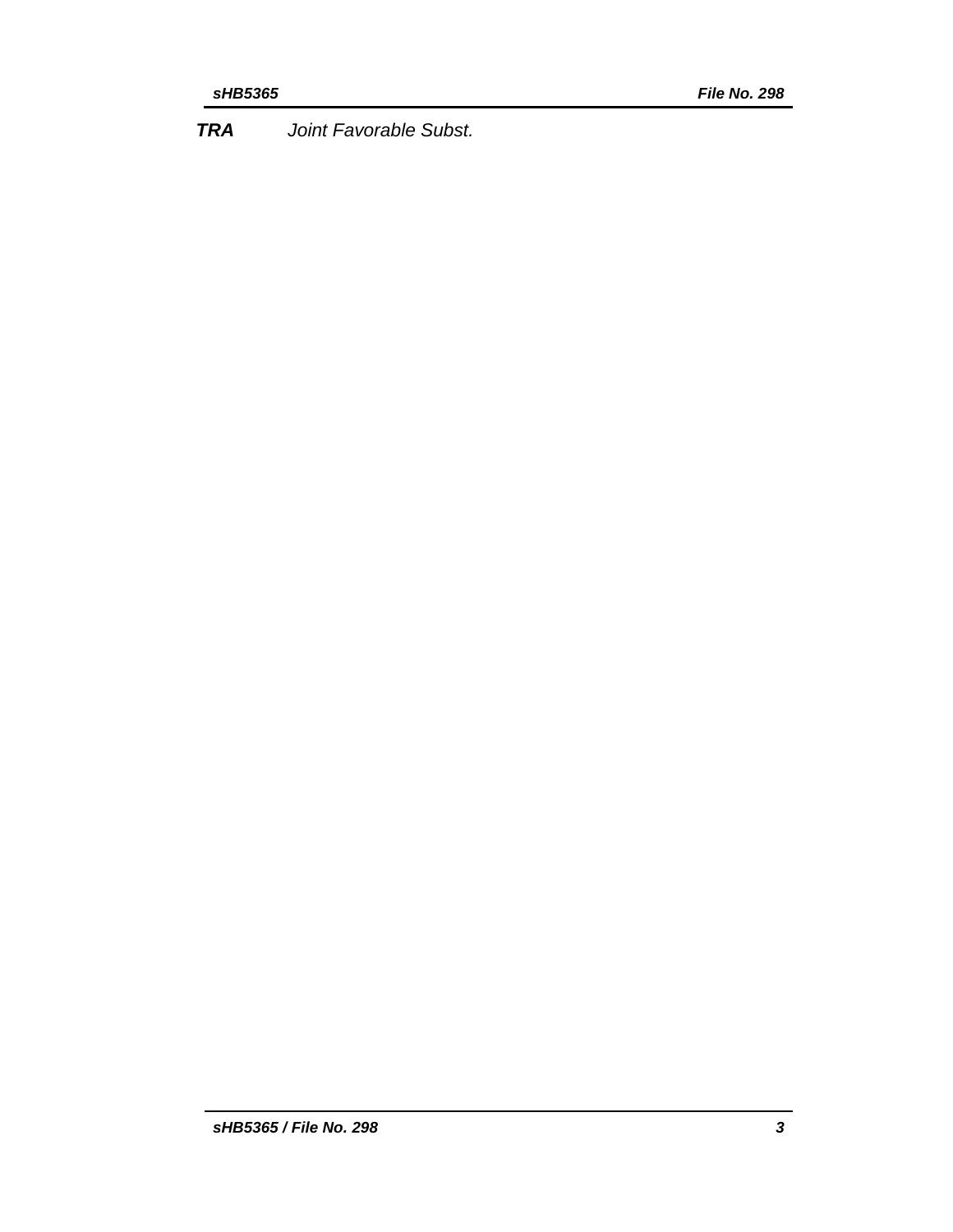*The following Fiscal Impact Statement and Bill Analysis are prepared for the benefit of the members of the General Assembly, solely for purposes of information, summarization and explanation and do not represent the intent of the General Assembly or either chamber thereof for any purpose. In general,*  fiscal impacts are based upon a variety of informational sources, including the analyst's professional *knowledge. Whenever applicable, agency data is consulted as part of the analysis, however final products do not necessarily reflect an assessment from any specific department.*

## *OFA Fiscal Note*

#### *State Impact:*

| <b>Agency Affected</b>        | <b>Fund-Effect</b> | FY 23 \$  | FY 24 \$  |
|-------------------------------|--------------------|-----------|-----------|
| Resources of the General Fund | GF - Potential     | Minimal   | Minimal   |
|                               | Revenue Gain       |           |           |
| Department of Motor Vehicles  | TF - Potential     | Uncertain | Uncertain |
|                               | Cost               |           |           |

Note: TF=Transportation Fund; GF=General Fund

### *Municipal Impact:* None

#### *Explanation*

**Section 1** establishes a new penalty of up to \$1,000 per violation for out-of-state used motor vehicle dealers that fail to provide certain title documents to in-state buyers in a timely manner. This section results in potential minimal revenue gain to the extent violations occur and penalties are imposed.

**Section 3** authorizes, but does not require, the Department of Motor Vehicles (DMV) to contract with external vendors to implement the use of electronic certificates of title. The cost of this section depends on the scope and terms of any agreement DMV may enter.

### *The Out Years*

The annualized ongoing fiscal impact identified above would continue into the future subject to the number of penalties imposed and the terms of any agreement with an external vendor.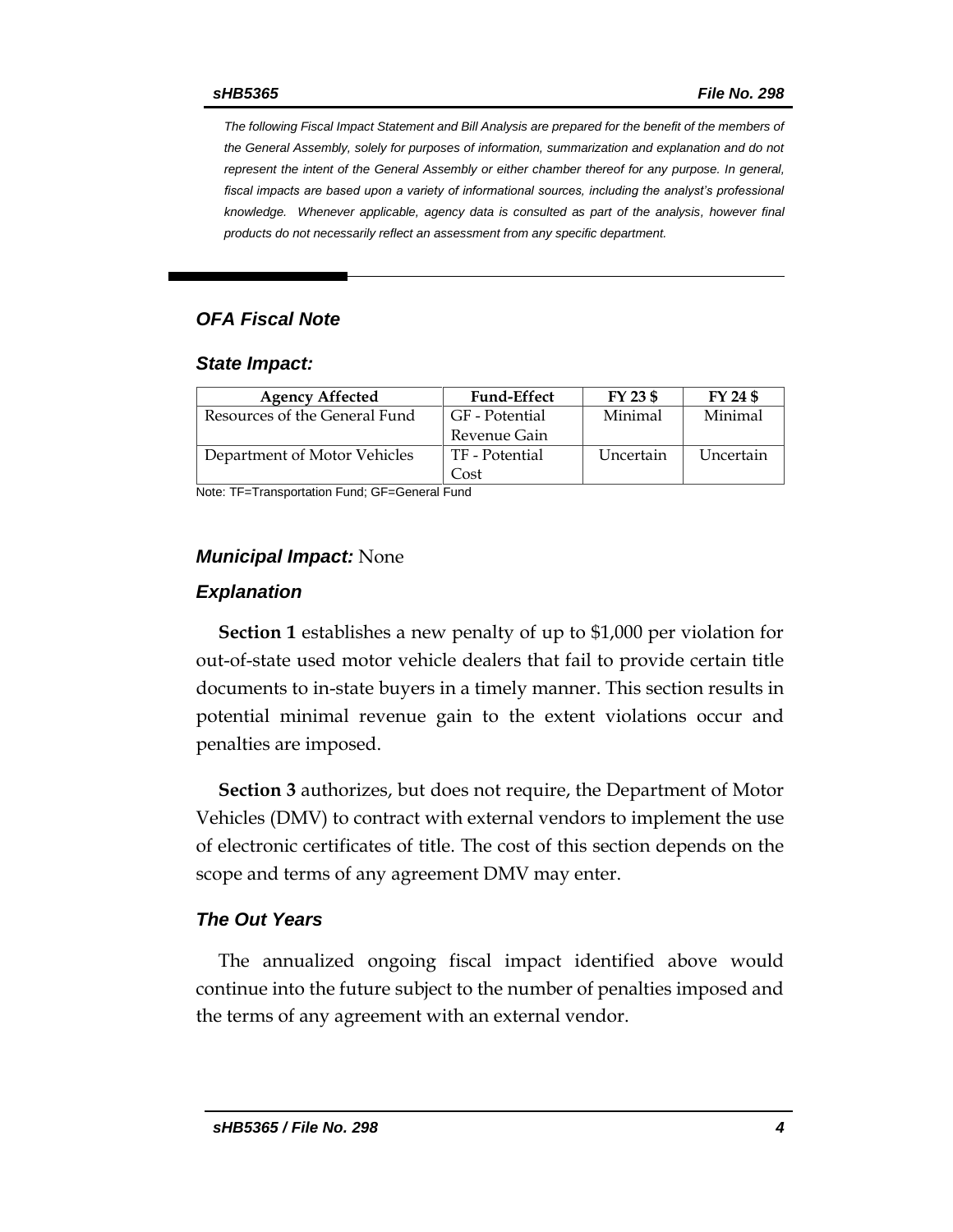## **OLR Bill Analysis sHB 5365**

## *AN ACT CONCERNING CERTIFICATES OF TITLE.*

## **SUMMARY**

This bill imposes a penalty on out-of-state used motor vehicle dealers that fail to provide certain title documents to in-state buyers in a timely manner, as the bill requires. Specifically, it requires these dealers, within 14 days after delivering a vehicle to an in-state buyer, to give the buyer, or a registration and title processing company, a valid certificate of title, assignment and warranty of title, or other evidence of title, where applicable, that discloses the existence of any lien, security interest, or other encumbrance on the vehicle.

Used motor vehicle dealers who violate the bill's requirements face a fine of up to \$1,000. Under existing law, in-state dealers selling used motor vehicles must provide these documents at the time of sale, and failure to do so is a class B misdemeanor, punishable by up to 6 months in prison and a fine of up to  $$1,000$  (CGS  $$14-62(d)$ ).

The bill also extends the Department of Motor Vehicles (DMV) commissioner's authority to investigate violations of state dealer laws to cover violations of the bill. This means she can, among other things, issue subpoenas, compel testimonies, and order the production of records. The attorney general may also, at the commissioner's request, apply to the Superior Court to enjoin a person from violating the bill's provisions.

The bill also explicitly authorizes the DMV commissioner to enter into agreements with independent contractors to implement electronic titling (e-titling) in the state.

EFFECTIVE DATE: October 1, 2022, except the provision on e-titling